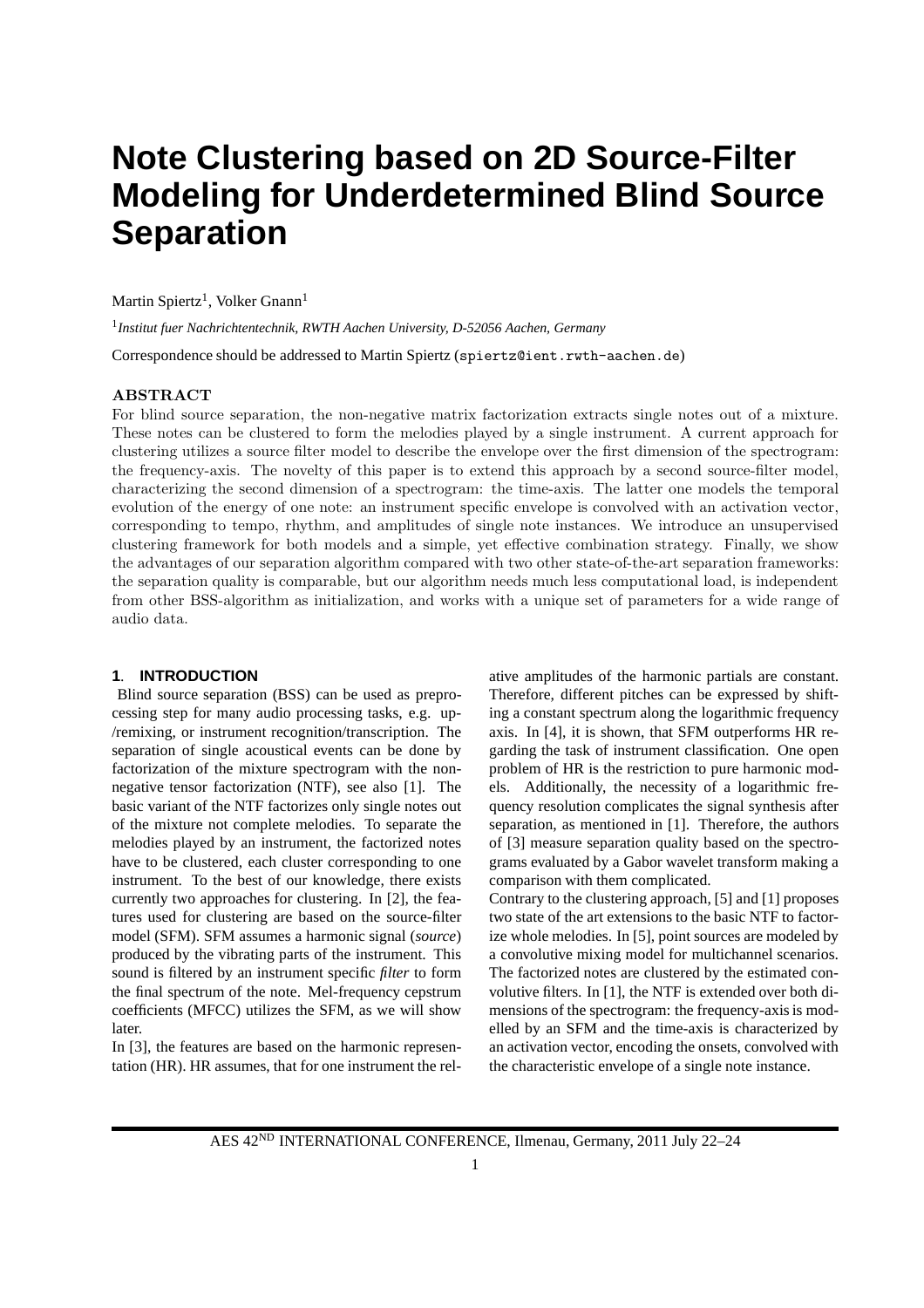In this paper we will describe this convolution by a SFM over the time-axis of the spectrogram. We introduce a homogeneous clustering framework utilizing the both independent dimensions of the SFM and a simple yet effective rule for combining these both models. The separation quality of our BSS framework is compared with [5] and [6] as state-of-the-art separation algorithms. Our algorithm leads to comparable separation quality with several advantages at our side: lower computational complexity, fixed set of parameters for a large range of audio data, and independency from initial source estimation by other BSS-algorithms.

The paper is structured as follows: In Section 2, we give an outline of the basic BSS algorithm. In Section 3, we describe the two source-filter models and the corresponding clustering algorithms. In Section 4, the performance of the clustering algorithms is evaluated. The paper closes with the conclusions in Section 5.

# **2**. **SIGNAL FLOW**

In this Section, the signal flow of the proposed algorithm is introduced. In the following, we assume an instantaneous mixture model with *M* sources  $s_m(n, c)$  added up to a mixture signal  $x(n, c)$ . *n* is the time index,  $1 \leq c \leq C$ is the channel index.

#### **2.1**. **Time-Frequency Representation**

Slice  $c$  of the three-dimensional tensor  $\bf{X}$  is the spectrogram of  $x(n, c)$ , evaluated by the short-time Fourier transform (STFT), see also [1]. **X** is of size  $K \times T \times C$ , with frequency-bins  $1 \leq k \leq K$  and time-bins  $1 \leq t \leq T$ . In the following, underlined variable  $\underline{\mathbf{X}}$  denotes the complex values, **X** corresponds to the absolute values. For faster computation, the tensor **X** is filtered and downsampled by a mel-filterbank with  $K_{\text{mel}}$  filters to form a tensor **X**mel with logarithmic frequency-resolution. This filtering can be expressed by a matrix multiplication of each slice of **X** with a matrix  $\mathbf{R}_{\mathbf{X}}$  of size  $K_{\text{mel}} \times K$ . Each row of  $\mathbf{R}_{\mathbf{X}}$  contains one single mel-filter, see also [1] and [7]. The rows are normalized, such that the  $L_1$ -norm of each row/column of  $\mathbf{R}_{\mathbf{X}}^T \mathbf{R}_{\mathbf{X}}$  is equal to one. Another advantage of the mel-filterbank is the reduction of vibrato effects. Vibrato is a small change in pitch over time. A change in pitch is equivalent to a shifting over the logarithmic frequency-axis, see also [3]. This can be interpreted, that in linear frequency domain the higher frequencies are shifted more compared to the lower frequencies. The mel-filterbank reduces this non-linear shifting effect to a linear shifting effect, which is advantageous for further analysis, like the non-negative tensor factorization, see also next section.

#### **2.2**. **Non-Negative Tensor Factorization**

Note separation is done as described in [2]:  $\mathbf{X}_{\text{mel}}$  is factorized into several acoustical events by the non-negative tensor factorization (NTF). This factorization is done by approximation of  $X_{\text{mel}}$  with three matrices:  $B_{\text{mel}}$  is of size  $K_{\text{mel}} \times I$ , **G** is of size  $T \times I$ , and **A** is of size  $C \times I$ . *I* is a user defined parameter, controlling the number of components used for approximation:

$$
\mathbf{X}_{\text{mel}}(k,t,c) \approx \widetilde{\mathbf{X}}_{\text{mel}}(k,t,c) = \sum_{i=1}^{I} \mathbf{A}(c,i) \mathbf{B}_{\text{mel}}(k,i) \mathbf{G}(t,i) .
$$
\n(1)

We apply iteratively the following multiplicative update rules

$$
\mathbf{A}(c,i) \leftarrow \mathbf{A}(c,i) \frac{\sum_{k,t} \mathbf{B}_{\text{mel}}(k,i) \mathbf{G}(t,i) \xi(k,t,c)}{\sum_{k,t} \mathbf{B}_{\text{mel}}(k,i) \mathbf{G}(t,i)} \tag{2}
$$

$$
\mathbf{G}(t,i) \leftarrow \mathbf{G}(t,i) \frac{\sum_{k,c} \mathbf{B}_{\text{mel}}(k,i) \mathbf{A}(c,i) \xi(k,t,c)}{\sum_{k,c} \mathbf{B}_{\text{mel}}(k,i) \mathbf{A}(c,i)} \tag{3}
$$

$$
\mathbf{B}_{\text{mel}}(k,i) \leftarrow \mathbf{B}_{\text{mel}}(k,i) \frac{\sum_{t,c} \mathbf{G}(t,i) \mathbf{A}(c,i) \xi(k,t,c)}{\sum_{t,c} \mathbf{G}(t,i) \mathbf{A}(c,i)}, \quad (4)
$$

with  $\xi(k,t,c) = \widetilde{\mathbf{X}}_{\text{mel}}^{-1}(k,t,c) \cdot \mathbf{X}_{\text{mel}}(k,t,c)$ , to minimize the generalized Kullback-Leibler-divergence

$$
d\left(\mathbf{X}, \widetilde{\mathbf{X}}\right) = \sum_{k,t,c} \mathbf{X}(k,t,c) \log \frac{\mathbf{X}(k,t,c)}{\widetilde{\mathbf{X}}(k,t,c)} + \widetilde{\mathbf{X}}(k,t,c) - \mathbf{X}(k,t,c) \tag{5}
$$

For numerical stability, we normalize each column of **A**, **B**mel, and **G** to the same energy after each iteration. In the monaural case  $(C = 1)$ , we set all  $A(c, i) = 1$  and the NTF-model simplifies to a non-negative matrix factorization (NMF) model, as described in [2]. Additionally, we apply a *noise gate* before the dimension-reduction by the mel-filterbank:  $\mathbf{X}_{\text{max}}(t)$  defines the maximum over all channels *c* and frequencies *k* of **X** for each column *t*. If  $\mathbf{X}_{\text{max}}(t)$  is 60 dB below the overall maximum of **X**, the corresponding column is dropped. After NTF, the dropped rows of matrix **G** are filled with small constant values  $(< 10^{-15})$ .

As in [7], the frequency-vectors **B** in linear frequency domain are evaluated by

$$
\mathbf{B} = \mathbf{R}_{\mathbf{X}}^{\mathbf{T}} \mathbf{B}_{\text{mel}} \,. \tag{6}
$$

After convergence, the *i*-th column of **B** corresponds to a spectrum for sound event *i*, the *i*-th column of **G** represents the temporal envelope of the sound event *i*, and the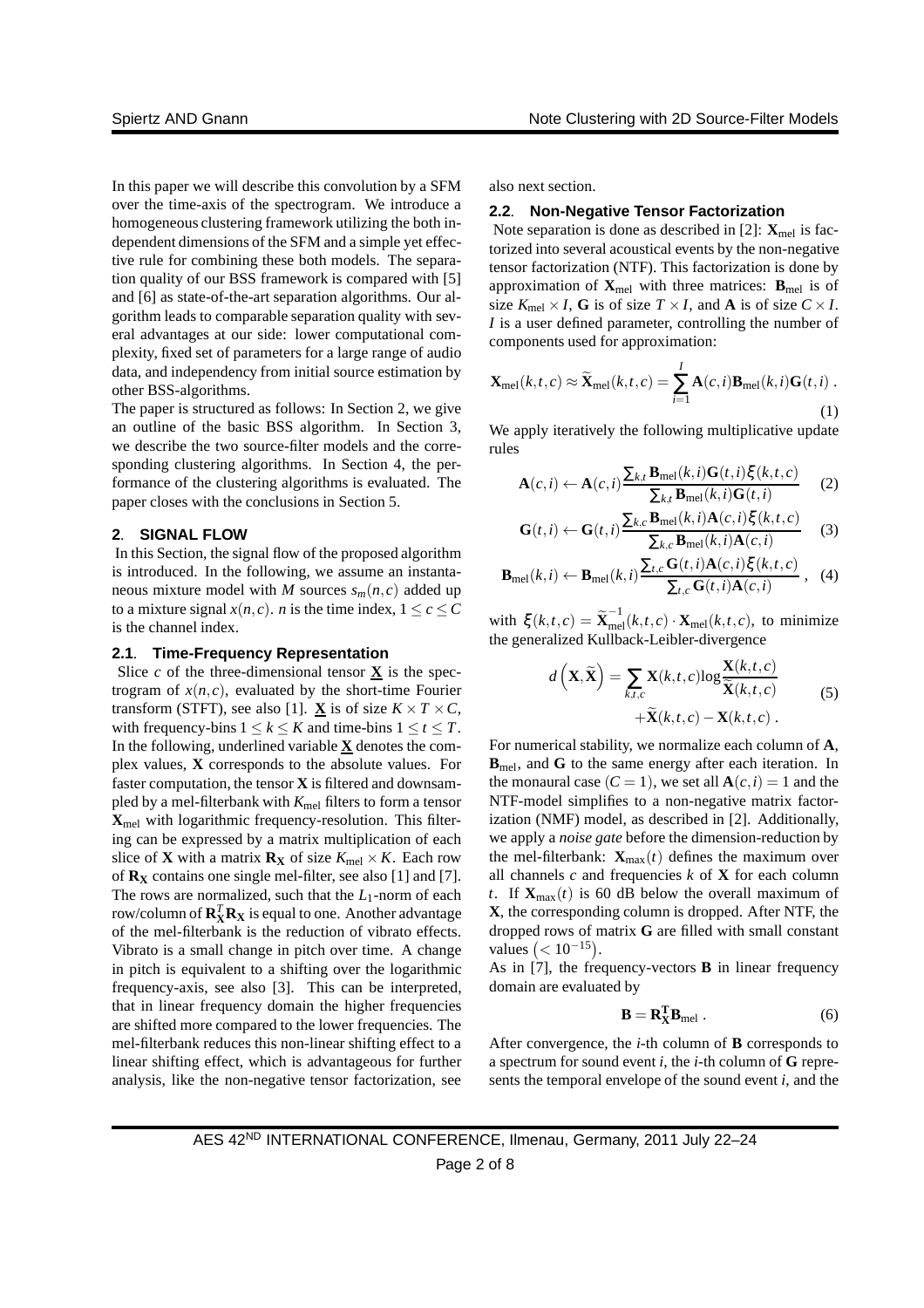*i*-th column of **A** describes the loudness in the*C* different channels.

Initialization is motivated by [8] and [9]. For harmonic notes, the frequency bins have strong correlation. Therefore, we initialize the matrix  $\mathbf{B}_{\text{mel}}$  with 88 artificial harmonic notes corresponding to the 88 keys of the piano. The pitch starts with 27.5 Hz for the first column of **B**. 20 cosines are added up to form the pitch and the first 19 harmonic overtones of the current pitch. The amplitudes of the cosines decreases with 3 dB/octave. This signal is windowed by the analysis window of the STFT and transformed by the discrete Fourier transform (DFT). The resulting magnitude spectrum is filtered by  $\mathbf{R}_{\mathbf{X}}$  and stored in the first column of **B**mel. The pitch increases by a half tone step and the next column of **B**mel is evaluated. **A** and **G** are initialized with ones. After each iteration of NTF, the  $I_0$ -th column of  $\mathbf{B}_{\text{mel}}$ ,  $\mathbf{G}$ , and  $\mathbf{A}$  is discarded, as long as the number of columns of  $\mathbf{B}_{\text{mel}}$  is larger than *I*.  $I_0$  is defined by

$$
I_0 = \arg\min_i \sum_c \mathbf{A}^2(c, i) \cdot \sum_k \mathbf{B}_{\text{mel}}^2(k, i) \cdot \sum_t \mathbf{G}^2(t, i) \ . \tag{7}
$$

# **2.3**. **Signal Synthesis**

Signal synthesis is done the same way as described in [2]. The separated (complex) tensor for the estimated signal  $y_i(n, c)$  is given by the following filter operation:

$$
\underline{\mathbf{Y}}_i(k,t,c) = \underline{\mathbf{X}}(k,t,c) \frac{\mathbf{B}(k,i)\mathbf{G}(t,i)\mathbf{A}(c,i)}{\sum_{l=1}^I \mathbf{B}(k,l)\mathbf{G}(t,l)\mathbf{A}(c,l)},
$$
(8)

The channels *c* of the time domain signals  $y_i(n, c)$  are constructed by the inverse STFT for slice  $c$  of  $\underline{Y}_i$ .

# **3**. **SOURCE-FILTER BASED NOTE CLUSTER-ING**

We reconstruct the estimated source signals  $\tilde{s}_m(n, c)$  with a clustering operation defined by the vector **a**:

$$
\tilde{s}_m(n,c) = \sum_{i=1}^I y_i(n,c) \delta_{m\mathbf{a}(i)}, \qquad (9)
$$

where  $\delta_{ma(i)}$  is the Kronecker symbol, selecting the separated acoustical events belonging to source  $\tilde{s}_m(n,c)$ :

$$
\delta_{xy} = \begin{cases} 1, \text{ if } x = y \\ 0, \text{ otherwise.} \end{cases}
$$
 (10)

**a** has *I* elements,  $1 \le a(i) \le M$ ,  $a(i)\in \mathbb{N}$ . In this Section, the necessary clustering algorithms are introduced.



**Fig. 1:** Source-filter model for frequency domain: description of spectral envelopes.



**Fig. 2:** Source-filter model for time domain: description of tempo, amplitudes, and instrument specific temporal envelopes.

#### **3.1**. **Source-Filter Models**

As mentioned in Section 2.2, the *i*-th column of **B** describes the spectrum, the *i*-th column of **G** describes the temporal envelope of factorized note *i*. In Figure 1, the source-filter model (SFM) for spectra of harmonic notes is shown. A harmonic note is described by a convolution of a pure harmonic source signal with an instrument specific filter. This convolution can be described by a multiplication in frequency domain, thus leading to the specific envelope of a note in the frequency domain. The novelty of this paper is to extend this source-filter model to the time-axis of the spectrogram. This modeling is shown in Figure 2. It is assumed, that a single note of an instrument has a characteristic envelope. This is similar to the assumption of modeling the envelope of a note by the attack-decay-sustain-release (ADSR) model. The envelope of a factorized note can be described by a convolution of the ADSR model with a sparse signal encoding the amplitudes and the onsets of the single instances of the note. This convolution is already utilized for extended factorization methods in [1], but to the best of our knowledge, modeling this convolution with an SFM used for clustering is a novelty.

According to [10], the convolution of source and filter signals in time-domain is expressed by an addition in cepstral domain. Additionally it is mentioned, that source-signals are located at the highpass part in quefrency-domain and filter signals are located at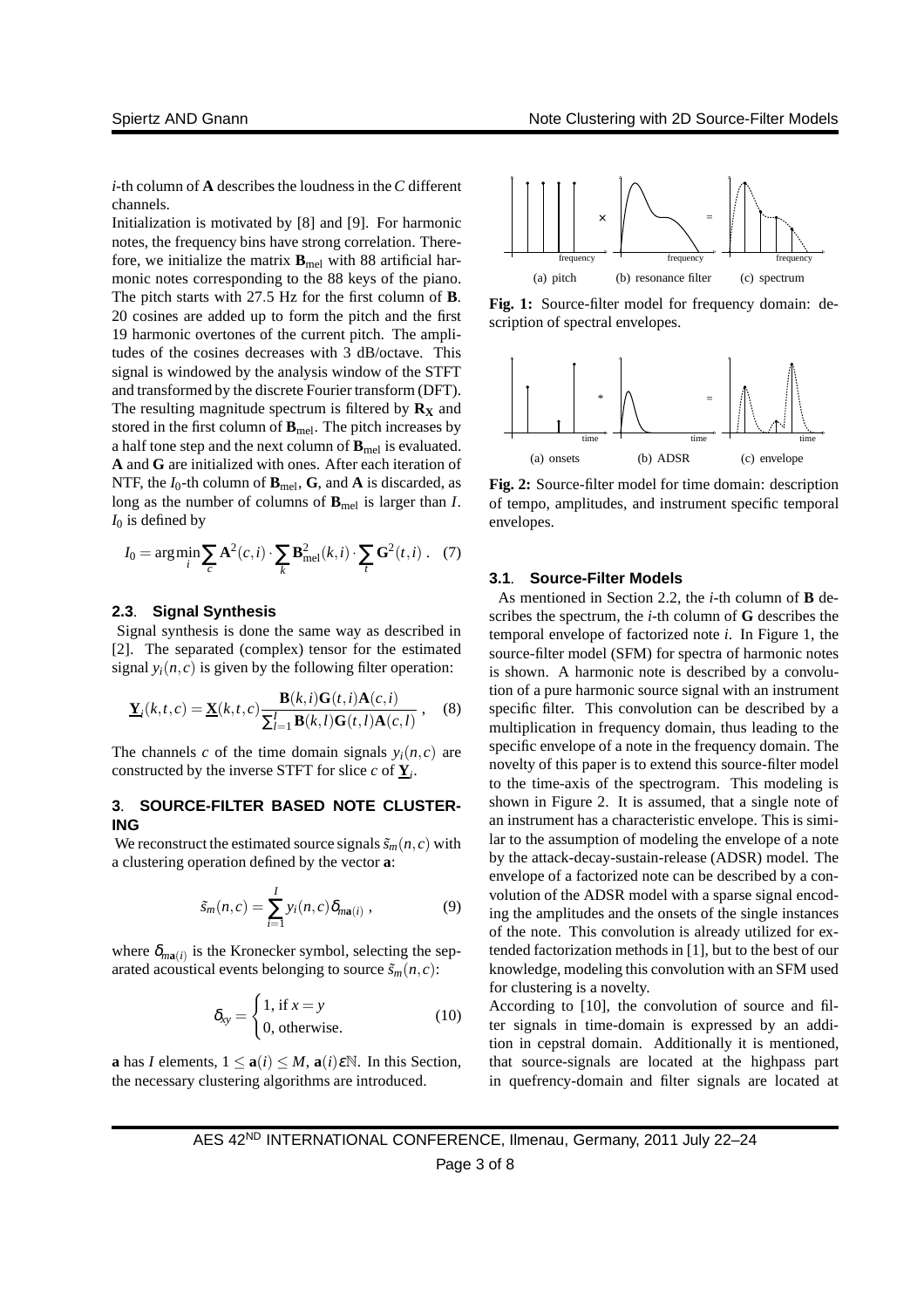lowpass-part of quefrency-domain. Thus, the filtersignal is the result of applying a lowpass, the sourcesignal is the result of applying a highpass on the logarithmic magnitude. As a summary, separating the source and the filter signal can be done in three steps:

- 1. transforming the signal into frequency domain,
- 2. taking the logarithm of the magnitude spectrum, and
- 3. applying a linear filter on the logarithmic spectrum.

These three steps are also necessary for evaluating the MFCC, which are also based on the SFM. For MFCC, the discrete cosine transform is used as linear filter. Dropping the highest-frequency coefficients results in a description of the filter-signal. Contrary to the proposed order of signal processing steps, we switch steps 2 and 3, because this leads to much better separation quality. This swapping of processing steps is also used e.g. by [4].

The basic idea of source-filter based note clustering is to transform the columns of matrices **B** and **G** by these three signal processing steps. By applying this for each component *i*, a set of instrument-specific features are extracted, which can be clustered into *M* clusters.

#### **3.2**. **Feature Evaluation**

As described in Section 3.1, the spectrum and the envelope of a note can be described by a two-dimensional SFM. Because, these two dimensions of the SFM are independent in spectrogram domain, we will describe their usage in our BSS framework separately. We now introduce a framework for utilizing these two models for clustering in a BSS framework.

First, the feature evaluation for the SFM describing the columns of  $\bf{B}$  (SFM $\bf{B}$ ) is explained. The first step can be discarded for the columns of **B**, because the columns of **B** are already in frequency domain. As mentioned in [2], it is useful to scale the matrix **B** with a factor  $f_{\mathbf{B}}$  to a given dynamic range before applying the logarithm. The linear filters for the last step are described below.

Second, the feature evaluation for the SFM describing the columns of  $G(SFM_G)$  is described. The columns of **G** are transformed into frequency domain, the dynamic range of the resulting spectrum is scaled by a factor  $f_{\mathbf{G}}$ , and the logarithm is applied to the resulting magnitude spectra.

The choice of an appropriate linear filter is not straightforward. In [2] a mel filterbank performs the lowpass filtering of the spectrum, which means different behaviour

for lower and higher frequencies. It is easy to see in Figure 2 that in the case of envelope modeling, the source signal contains informations about tempo, rhythm and amplitudes. These obviously important informations should not be discarded. Therefore we will derive optimal filter banks in Section 4.1. The final evaluation of the features can be summarized as follows:

$$
\mathbf{F_B} = 20\log_{10}\left(f_B \mathbf{R_B} \mathbf{B} + 1\right),\tag{11}
$$

$$
\mathbf{F}_{\mathbf{G}} = 20\log_{10} \left( f_{\mathbf{G}} \mathbf{R}_{\mathbf{G}} \left| \mathcal{F} \{ \mathbf{G} \} \right| + 1 \right) , \tag{12}
$$

where  $\mathscr{F}\{\cdot\}$  denotes the columnwise DFT with dropping the second (symmetric) half of the spectrum. The number of frequency-bins in **B** and  $\mathscr{F}(\mathbf{G})$  is equal, due to zero-padding.  $\mathbf{R}_{\mathbf{B}/\mathbf{G}}$  are matrices with each row containing the filter coefficients corresponding to the appropriate linear filter. The feature matrices  $\mathbf{F}_{\mathbf{B}/\mathbf{G}}$  have *I* columns and  $K_{\text{Feature}, \mathbf{B}/\mathbf{G}}$  rows, thus representing *I* feature samples of dimension  $K_{\text{Feature},\mathbf{B}/\mathbf{G}}$ .  $K_{\text{Feature},\mathbf{B}/\mathbf{G}}$  depends on the number of filters in  $\mathbf{R}_{\mathbf{B}/\mathbf{G}}$ . As explained in Section 4.1,  $K_{\text{Feature},\mathbf{B}}$  do not have to be equal with  $K_{\text{Feature}}$ **G**.

# **3.3**. **Clustering by Non-Negative Matrix Factorization**

The features evaluated in Section 3.2 need to be clustered for signal synthesis of the separated sources. In [2], it is shown that NMF based clustering outperforms k-Means clustering for this task. [11] show the equivalence of standard NMF ( $\mathbf{F} \approx \mathbf{W} \mathbf{V}^T$ ) and a so called *weighted NMF* for a similarity matrix ( $\mathbf{F}_{sim} = \mathbf{F}^T \mathbf{F} \approx \mathbf{A} \mathbf{B} \mathbf{A}^T$ ). Because of this equivalence, the features  $\mathbf{F}_{\mathbf{B}/\mathbf{G}}$  are fed independently into a standard NMF which gives us an approximation

$$
\mathbf{F}_{\mathbf{B}/\mathbf{G}}(k,i) \approx \sum_{m=1}^{M} \mathbf{W}(k,m) \mathbf{V}(i,m) .
$$
 (13)

The frequency bin  $k$  in Equation (13) corresponds to the index of the filterbank output of  $\mathbf{R}_{\mathbf{B}/\mathbf{G}}$ . The *m*-th column of **W** corresponds to the *m*-th cluster center. The *m*-th column of **V** corresponds to the *m*-th connectivity values. Therefore, we define the clustering vector necessary for Equation (8) by

$$
\mathbf{a}(i) = \underset{m}{\arg\max} \mathbf{V}(i,m) . \tag{14}
$$

One reason for NMF clustering performing better than k-means is the different definition of cluster centers: Assuming noisy non-negative features, it is obvious that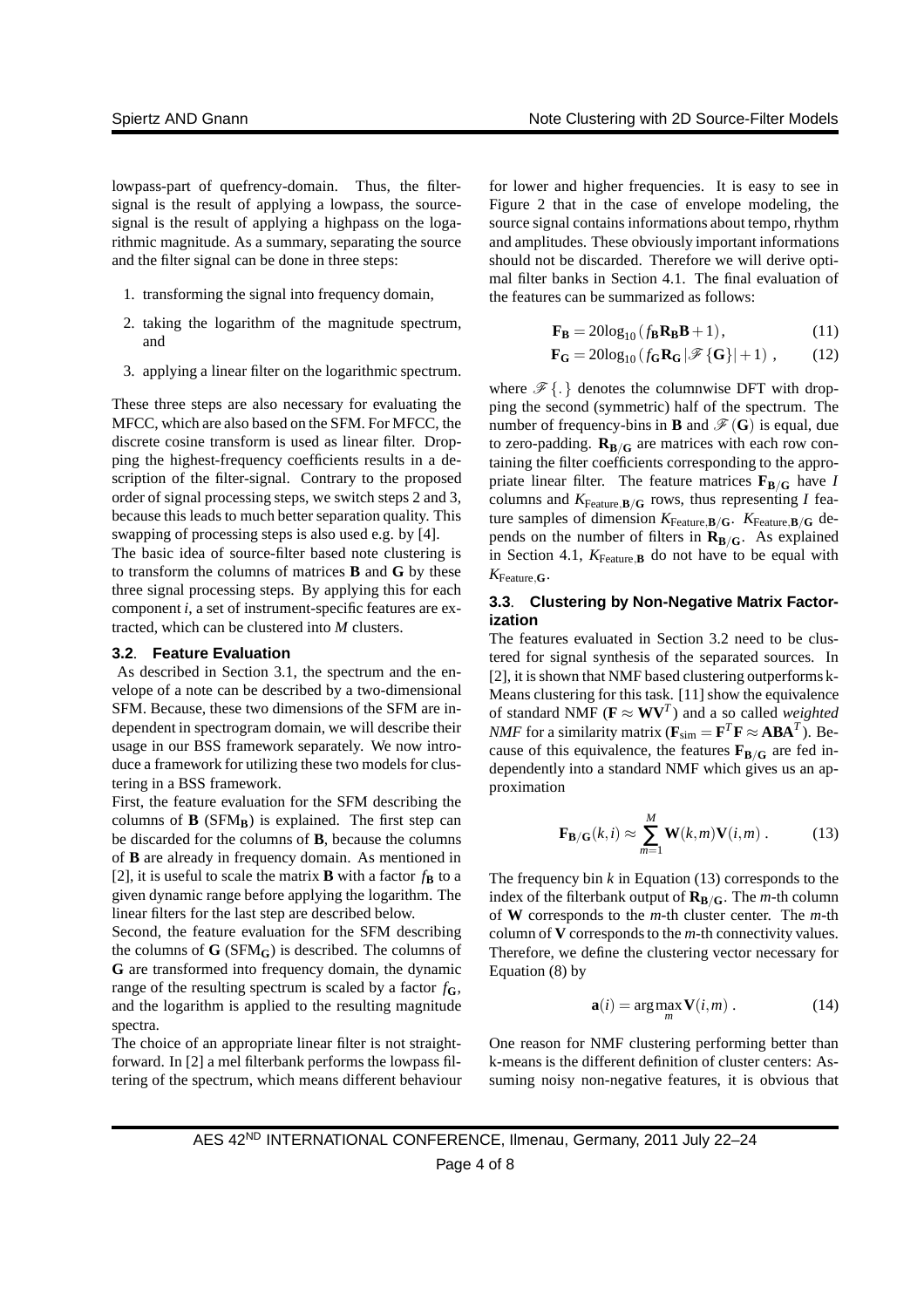higher values in **FB**/**<sup>G</sup>** have higher *feature to noise ratio* than smaller values. Clustering with NMF utilize these feature vectors by allowing different weightings  $V(i, m)$ for the cluster connectivities and by this paying more attention to higher feature values due to the cost function in Equation (5). In contrast to this, the k-means algorithm needs normalized feature vectors because unimodal distributions around cluster centers are assumed [11]. By this, k-means discards the amplitude information (weighting) between the feature vectors.

## **3.4**. **Combination of Clustering Methods**

In [3], the two feature spaces based on **B** and **G** are multiplied, before the feature space is clustered. Unfortunately, we cannot combine our feature matrices  $\mathbf{F}_{\mathbf{B}/\mathbf{G}}$  in such a way, because it does not fit to our model. On the other hand, it is not possible to concatenate the feature spaces to a larger feature space. Using the NMF for clustering assumes a certain connectivity of each column of  $\mathbf{F}_{\mathbf{B}/\mathbf{G}}$  (feature vector) to each of the *m* cluster centers. The clustering decision is done only on a direct comparison of these values, as shown in Equation (14). Note that these connectivity values can have large differences for both feature spaces, even if the clustering decision is the same.

Therefore, we propose an alternative scheme to decide which feature space is preferrable for a given mixture. By default we use  $\mathbf{F}_{\mathbf{B}}$  for clustering. We count the *number of note instances*for each column of **G** by subtracting the mean value of the corresponding column and counting the zero crossings from negative to positive values. If the mean of all *number of note instances* is greater than a given threshold  $\vartheta$ , the clustering information *tempo* is more reliable than the clustering decision based on instrument filters. In this case, **F<sup>G</sup>** is used for clustering. Therefore  $\vartheta = \infty$  corresponds to clustering with features  $\mathbf{F}_{\mathbf{B}}$ ,  $\vartheta = 0$  corresponds to clustering with  $\mathbf{F}_{\mathbf{G}}$ . In the following, only the parameter  $\vartheta$  is given as description, which features are used for clustering.

# **4**. **EXPERIMENTAL RESULTS**

For evaluation, we use the distortion measure SDR, SIR, and SAR presented in [12]. But for better readability, generally, we use only the overall distortion measure SDR for comparison with [5].

In the following we will use four different sets of audio data:  $\mathscr A$  correspond to the 60 monaural recordings used in [7].  $\mathscr A$  are used only for training purpose.  $\mathscr B$ are the five mixtures of the professional produced music set used for the SiSEC 2010 ([12]).  $\mathscr C$  are a subset

of the underdetermined speech and music mixtures used for SiSEC. The mixtures with only human speakers are not used, because identical sources are hard to separate by a feature based blind clustering algorithm. For such scenarios, trained models for female and male speakers can lead to good separation results, e.g. presented in [9].  $\mathscr{D}$  are the 25 mixtures used as data for [6].

The window-size for STFT is 80 milliseconds with an overlap of 50 %. For analysis and synthesis the square root of *Hann* window is used. The next power of two is used as transformation length for DFT. For NTF we use 400 iterations,  $\beta = 1$ , and  $I = 15$ . **Rx** has 500 mel filters. For clustering,  $\vartheta = 1.6$  leads to good separation quality, and  $f_{\bf{B}}$  and  $f_{\bf{G}}$  scales the feature space to 50 dB dynamic range.

#### **4.1**. **Derivation of Parameters**

For derivation of good filter banks  $\mathbf{R}_{\mathbf{B}/\mathbf{G}}$ , we use  $\mathcal{A}$  as training data. We derive **R<sup>B</sup>** by the following *brute force* algorithm:

- 1. Initialize the rows of **R<sup>B</sup>** with uniformly spaced gaussian filters, see also Figure 3(a).
- 2. For each filter: try to merge two neighboring filters.
- 3. For each filter: try to split into two filters.
- 4. For each filter: try to move filter center up or down one frequency bin.
- 5. Repeat steps 2-4 until no more improvements are possible, with respect to mean SDR on the whole test set.

All rows of  $\mathbf{R}_B$  are scaled to unit energy.  $\mathbf{R}_G$  is derived accordingly. In Figure  $3(b)$ , the final filterbank  $\mathbf{R}_\mathbf{B}$  is shown. The logarithmic scaling of frequency axis seems to lead to meaningful features, regarding the task of clustering separated notes. Therefore we use in the following a standard mel-filterbank with  $25$  mel filters as  $\mathbf{R}_{\text{B}}$ . Figure 3(c) shows no logarithmic frequency mapping for **RG**. Better frequency resolution is necessary only for certain middle frequencies. Therefore, we use an uniform lowpass filterbank as linear filterbank **RG**.

To increase separation quality further, we evaluate the influence of the number of lowpass filters in  $\mathbf{R}_{\mathbf{G}}$  on the separation quality. Table 1 shows increasing separation quality for increasing number of filters. Therefore we use in the following the identity matrix as  $\mathbf{R}_{\mathbf{G}}$  (this corresponds to skipping the linear filter for  $\mathbf{F}_{\mathbf{G}}$ ).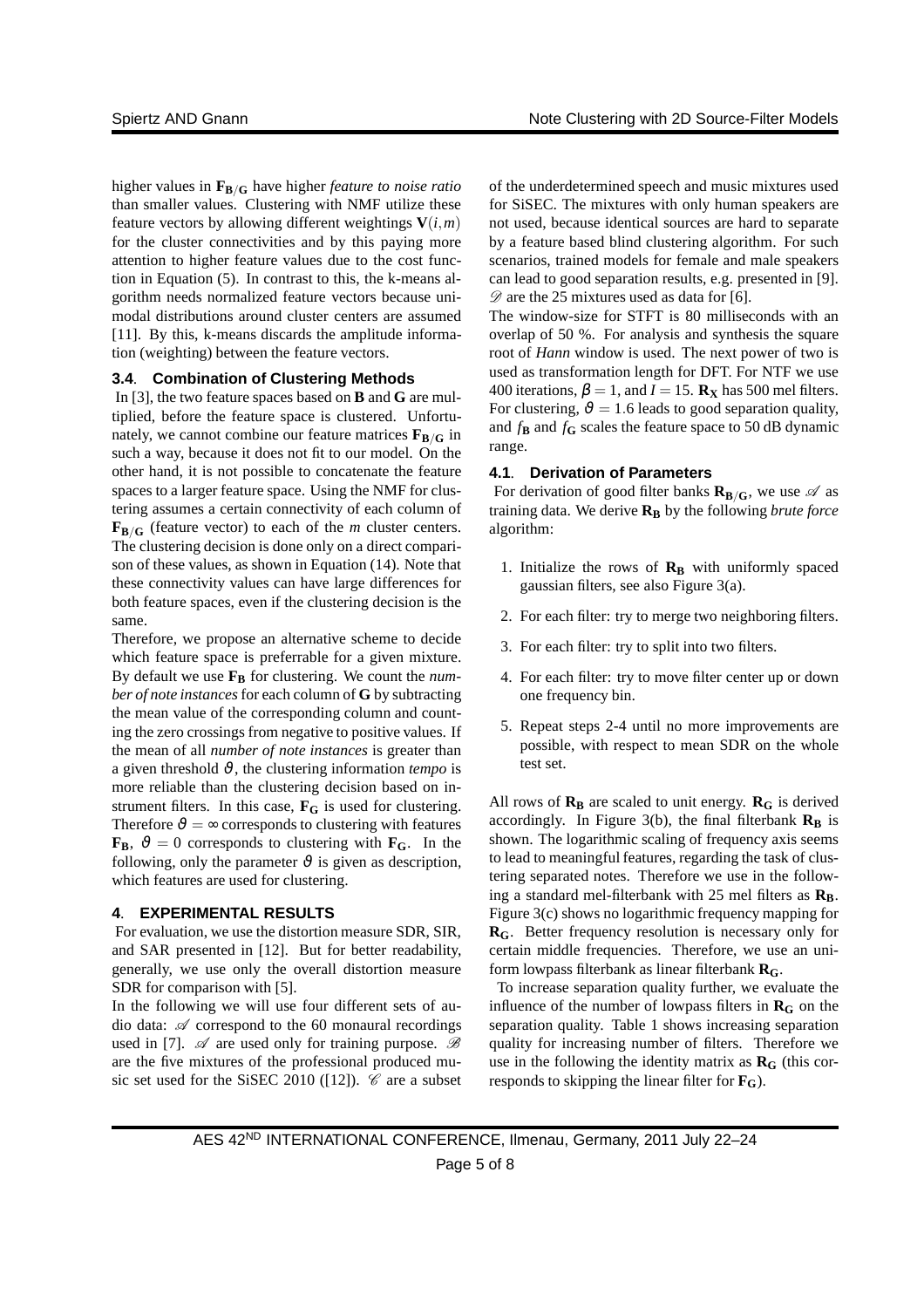|                      | Bearlin                            | Tamy | <b>Another Dreamer</b> 1 | <b>Fort Minor</b>                                                                     | Ultimate NZ Tour  |
|----------------------|------------------------------------|------|--------------------------|---------------------------------------------------------------------------------------|-------------------|
|                      | vocals bass piano                  |      |                          | guitar vocals vocals drums guitar vocals drums bass claps                             | vocals drums bass |
| $[5]$                |                                    |      |                          | $-0.70$ 0.90 1.80   3.20 2.00 4.20 2.00   2.60 4.20 0.70                              |                   |
| $\vartheta = \infty$ |                                    |      |                          | <b>3.11 4.67</b> -0.17 0.24 0.48 1.03 -0.29 0.71 0.91 0.86 4.79 -0.76 0.14 2.67 1.31  |                   |
| $\vartheta = 1.6$    | 2.60 2.95 - 2.80 <b>9.87 10.11</b> |      |                          | 2.62 4.46 3.75 3.34 2.57 5.90 4.64 $-0.49$ 4.23 2.00                                  |                   |
| $v^{\theta}=0$       |                                    |      |                          | 2.60 2.95 -2.80   9.87 10.11   2.62 4.46 3.75   3.34 2.57 5.90 4.64   -0.49 4.23 2.00 |                   |

**Table 2:** SDR in dB for clustering test set  $\mathcal{B}$  with different values of  $\vartheta$ . For [5], the given values are reported by [12].



**Fig. 3:** Initial and optimal filterbanks for spectral- and envelope-based SFM.

| ltΑ   |           |          |      |   |                      |  |
|-------|-----------|----------|------|---|----------------------|--|
| 1DR - | ୨୦<br>4.5 | 51<br>14 | 5.07 | ৲ | $\ddot{\phantom{1}}$ |  |

**Table 1:** Mean SDR over audio data  $\mathscr A$  for different number of equal spaced lowpass filters in  $\mathbf{R}_{\mathbf{G}}$ .

# **4.2**. **Comparison of Clustering Algorithms with Extended Factorization Models**

First, we compare our clustering algorithm with the separation framework of [5]. For this, we evaluate the separation quality for data  $\mathcal{B}$ . The results are shown in Table 2. It can be seen, that only for the *Bearlin*-song clustering with  $\vartheta = \infty$  outperforms clustering with  $\vartheta = 0$ . For data  $\mathcal{B}$ , the threshold  $\vartheta = 1.6$  is equivalent with using  $\vartheta = 0$ . Additionally, it can be seen, that clustering with  $\vartheta = 1.6$  outperforms [5] for nearly all sources. This induces, that for data  $\mathcal{B}$ , the assumption of point sources combined with a convolutive mixing model used in [5] is not superior to the assumption of an instantaneous mixing model with long analysis windows for STFT as used in our algorithm.

For further comparison with [5], the separation quality is evaluated for data  $C$ . Two things are observable: First, the effectiveness of the simple decision rule based on the tempo of the separated notes can be seen.  $\vartheta = 1.6$ leads to better separation quality compared with  $\vartheta = 0$ and  $\vartheta = \infty$  in nearly all cases. Second, it can be seen, that the assumption of point sources in [5] works much better for these type of mixtures. Most interestingly, only for the convolutive and the live recorded mixtures our al-

|                      | instantaneous mixtures |             |                                |                                           |                      |       |
|----------------------|------------------------|-------------|--------------------------------|-------------------------------------------|----------------------|-------|
|                      | nodrums                |             |                                | wdrums                                    |                      |       |
|                      | S <sub>1</sub>         | $s_2$       | $s_3$                          |                                           | $s_1$ $s_2$          | $s_3$ |
| $[5]$                |                        |             | 27.15 7.61 21.41               |                                           | 0.95 4.66 29.89      |       |
| $v\theta = \infty$   | 15.13                  |             | 0.49 2.99                      |                                           | $-1.18 - 11.16$ 5.00 |       |
| $\vartheta = 1.6$    | 15.13                  |             | $0.49$ 2.99                    |                                           | $-1.18 - 1.93$ 15.07 |       |
| $\vartheta = 0$      |                        |             |                                | $7.17 - 3.63 - 2.55$ $-1.18 - 1.93$ 15.07 |                      |       |
|                      |                        |             |                                | live recorded mixtures                    |                      |       |
|                      | nodrums                |             |                                | wdrums                                    |                      |       |
|                      | S <sub>1</sub>         |             | $s_2$ $s_3$                    | $S_1$                                     | $s_2$                | $S_3$ |
| $[5]$                |                        |             | $\overline{4.57}$ 7.34 $-4.51$ |                                           | 4.96 5.55            | 8.03  |
| $v\theta = \infty$   |                        |             | $9.29 \quad 0.15 \quad -0.12$  |                                           | 1.59 0.25            | 0.80  |
| $\vartheta = 1.6$    |                        |             | 9.29 $0.15 -0.12$              |                                           | 1.72 0.84            | 6.51  |
| $\vartheta = 0$      |                        |             | $3.95 - 3.40 - 0.66$           |                                           | 1.72 0.84            | 6.51  |
|                      |                        |             |                                | convolutive mixtures                      |                      |       |
|                      | nodrums                |             |                                | wdrums                                    |                      |       |
|                      | S <sub>1</sub>         | $s_2$ $s_3$ |                                |                                           | $s_1$ $s_2$          | $S_3$ |
| $[5]$                | 4.18                   |             | $1.02 - 1.80$                  |                                           | $3.93 -12.46$ 1.32   |       |
| $\vartheta = \infty$ | 0.16                   | 2.71        | $-0.98$                        |                                           | $4.51 - 2.08$        | 0.07  |
| $\vartheta = 1.6$    |                        | $0.16$ 2.71 | $-0.98$                        | 4.51                                      | $-2.08$              | 0.07  |
| $\vartheta = 0$      | 1.74                   |             | $0.53 -0.94$                   |                                           | $3.98 - 6.36$        | 0.78  |

**Table 3:** SDR in dB for clustering test set  $\mathscr C$  with different values of  $\vartheta$ . For [5], the given values are reported on the corresponding demo page. *s<sup>m</sup>* are the sources to separate.

gorithm leads sometimes to better results. For instantaneous mixtures, [5] leads to better results.

To summarize the comparison with [5], our algorithm results in higher separation quality for data  $\mathcal{B}$ , their algorithm performs better for data  $\mathscr C$ . But our algorithm has several advantages besides the separation quality: First, our algorithm is much faster. The authors of [5] reported a computational load of more than one hour on a 2.2 GHz CPU for each song. A Matlab implementation of our algorithm needs slightly less than 3 minutes per song on an AMD Opteron 2214 processor with 2.2 GHz. Both implementations may not be optimal and the architectures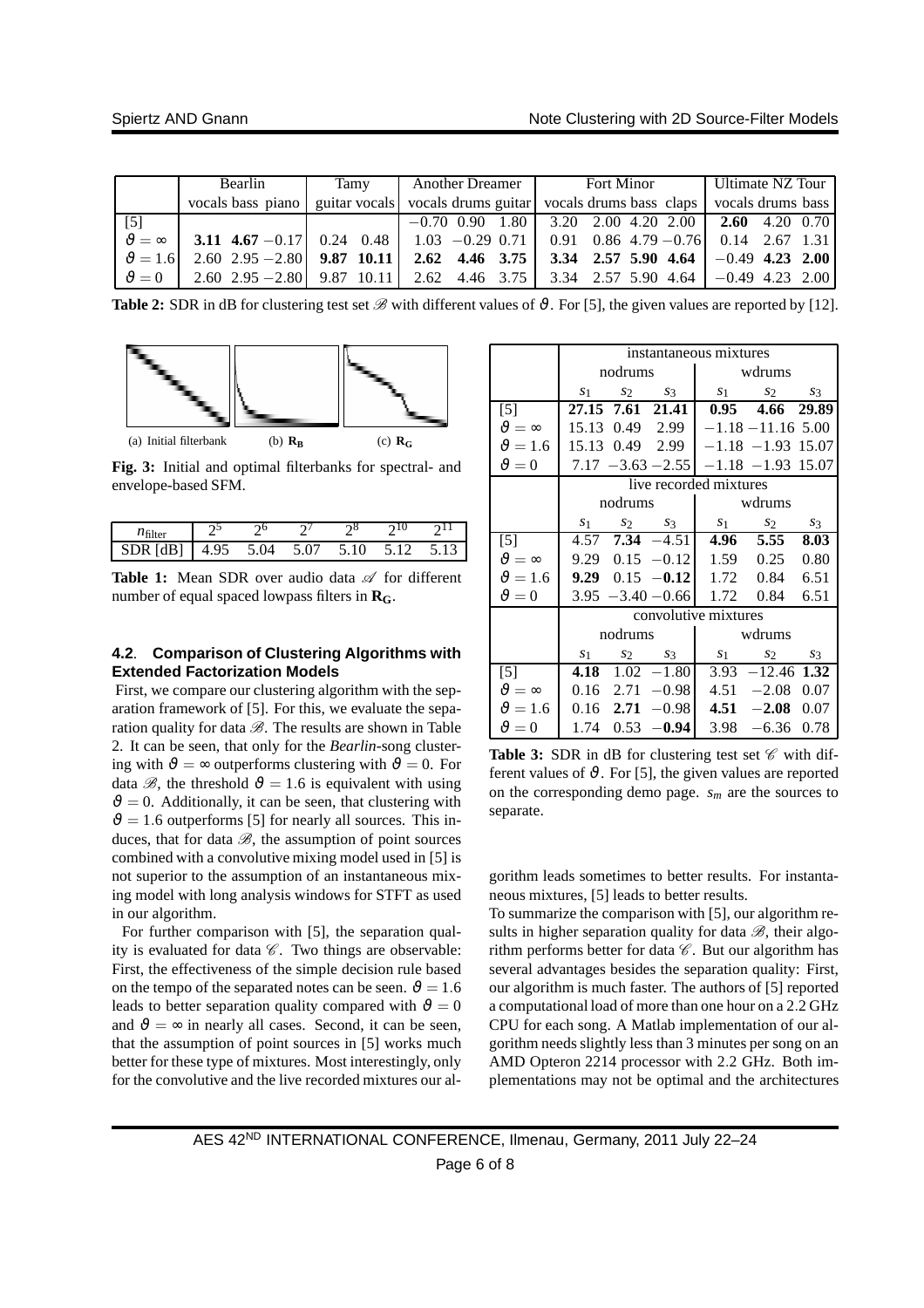|                       | <b>SDR</b> | <b>SIR</b> | <b>SAR</b> |
|-----------------------|------------|------------|------------|
| [6]                   | 9.01       | 24.91      | 9.52       |
| $v^{\theta} = \infty$ | 9.80       | 15.05      | 15.91      |
| $\vartheta = 1.6$     | 9.80       | 15.05      | 15.91      |
| $v^{\theta} = 0$      | 3.80       | 9.11       | 13.88      |

**Table 4:** Mean separation quality in dB for clustering test set  $\mathscr{D}$  with different values of  $\vartheta$ . For [6], the separation quality is reported on the corresponding website.

may differ, but a speedup by this factor shows the lower computational complexity of our algorithm clearly. Second, we use a homogeneous set of parameters, independently from the used data and the corresponding sampling frequencies of the input mixtures. [5] reports, that the time-frequency resolution and the number of components to factorize (similar to *I* for our algorithm) is tuned for each dataset. Third, our algorithm needs no initialization by other BSS frameworks and is therefore much simpler to implement.

Finally, we compare our algorithm with [6]. In Table 4, the separation quality for our algorithm and the algorithm introduced in [6] is shown for data  $\mathscr{D}$ . Contrary to data  $\mathscr{B}, \vartheta = \infty$  outperforms clustering with  $\vartheta = 0$  clearly for  $\mathscr{D}$ . This can be explained by the pure harmonic content of data  $\mathscr{D}$ . Similar to the results in Table 2, clustering with  $\vartheta = 1.6$  results in good separation quality. It can be seen, that the algorithm proposed in [6] leads to lower distortions by interferences (SIR) but to higher distortions by artifacts (SAR). Therefore it can be assumed, that their algorithm is better suited as preprocessing step for automatic music analysis. But our algorithm works better for remixing or upmixing scenarios, where artifacts are critical. In [6], no information about computational complexity is given. Instead, we will analyse the number of necessary operations for each iteration. The extended NTF-model proposed in [6] needs to update 7 tensors, with each single update consisting of at least 8 tensor products over two dimensions. The basic NTF needs only to update 3 tensors, with each update consisting of 4 tensor products over one dimension. Dropping the element-wise multiplications and divisions for update, it can be deduced, that the extended NTF model of [6] needs at least 4 times more operations compared to the basic NTF used in our algorithm. The clustering step can be done in a fraction of the time, necessary for the basic NTF. Therefore, it is reasonable, that our algorithm is at least 3 times faster compared to [6].

# **5**. **CONCLUSIONS**

In this paper, we use the NTF for note separation and cluster the separated notes to form the estimated output signals. For this, we extend the one-dimensional sourcefilter model for spectra used so far to a two-dimensional one, describing the spectra and the envelopes of instruments. This new dimenion of the source-filter model describes the temporal evolution of signal energy by characteristic envelopes of instruments convolved with an activation vector acountable for tempo, rhythm and amplitudes of notes. We suggest an identical processing framework based on cepstral analysis for both independent dimensions of the model. Linear-filtering schemes for cepstral analysis are derived. Finally, we introduce a simple heuristic to combine both dimensions of the sourcefilter model in a clustering framework. Compared to the clustering algorithm proposed in [3], we are even able to cluster mixtures containing non-harmonic instruments. In contrast to [5], we are able to separate even monaural mixtures. Finally, we compare our algorithm with two state-of-the-art separation frameworks: [5] and [6]. Beside comparable separation quality, our algorithm has three advantages: Lower computational complexity, no external initialization is necessary, and a homogeneous set of parameters can be used for a large range of audio data.

# **6**. **REFERENCES**

- [1] D. FitzGerald, M. Cranitch, and E. Coyle, "Extended nonnegative tensor factorisation models for musical sound source separation," *Computational Intelligence and Neuroscience*, 2008.
- [2] M. Spiertz and V. Gnann, "Source-filter based clustering for monaural blind source separation," in *Proc. Int. Conference of Digital Audio Effects DAFx* , 2009.
- [3] K. Murao, M. Nakano, Y. Kitano, N. Ono, and S. Sagayama, "Monophonic instrument sound segregation by clustering nmf components based on basis similarity and gain disjointness," in *Proc. Int. Conf. on Music Information Retrieval ISMIR '*, 2010.
- [4] A.B. Nielsen, S. Sigurdsson, L.K. Hansen, and J. Arenas-Garcia, "On the relevance of spectral features for instrument classification," in *Proc. IEEE Int. Conference on Acoustic Speech and Signal Processing ICASSP '*, Apr. 2007, vol. 2, pp. 485–488.